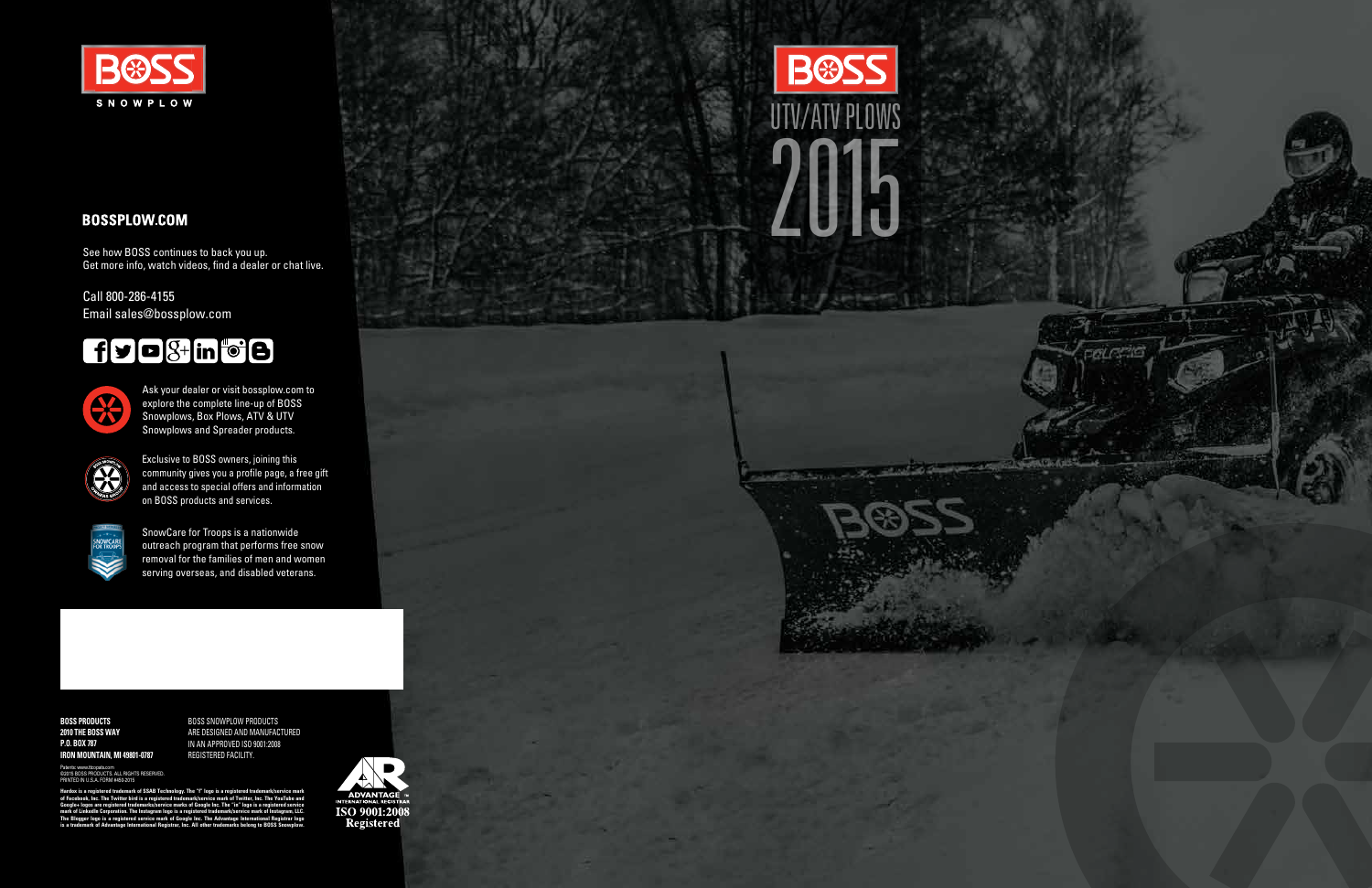

# ATV & MID-SIZE UTV SNOWPLOWS

# THE POWER TO PERFORM IS AT YOUR FINGERTIPS

### **ATV STRAIGHT-BLADE 4', 5' MID-SIZE UTV STRAIGHT-BLADE 5'**

Along with the durability, toughness and reliability you expect from BOSS full-size plows, ATV and mid-size UTV plows from BOSS feature exceptional ground clearance for hard-to-reach places and tough terrain. The fully hydraulic system delivers maximum efficiency with no winches, handles or pulleys. It's another way the innovation at BOSS backs you up.



## STANDARD FEATURES:

- **Full Blade Trip Design** helps to prevent plow damage when striking obstacles.
- **High-Performance Hydraulic Package** delivers reliability and speed.
- **Enclosed Hydraulics** protects against corrosion and hydraulic freeze-up.
- **Heavy-Duty Push Frame** for additional strength and reliability.
- **Chainless Hydraulic Cylinder Lifting System** greatly reduces snowplow bounce during transport.
- **Exceptional Ground Clearance** with our slopedprofile undercarriage.
- **High-Blade Lift With 30-Degree Lift Height** made for superior snow-stacking.
- **SmartTouch2 Controller** provides easy weatherproof control of blade (mid-size UTV plows only).
- **Handlebar Switch Box Controller** easy to mount and accessible on the ATV handlebar.
- **Two-Year Limited Warranty** protects against material defects for peace of mind.

**Get help selecting the right BOSS Plow for your ATV or UTV. Go to bossplow.com and choose the plow selector.**

# **PLOW SELECTOR**





Easily mounts to your ATV, offering exceptional ground clearance and reduced bounce during transport.

Advanced control technology combined with ergonomic control features large backlit buttons to make BOSS controls highly intuitive and easy to use (mid-size UTV plows only).



Control everything with ease with the Handlebar Switch Box Controller for your ATV.

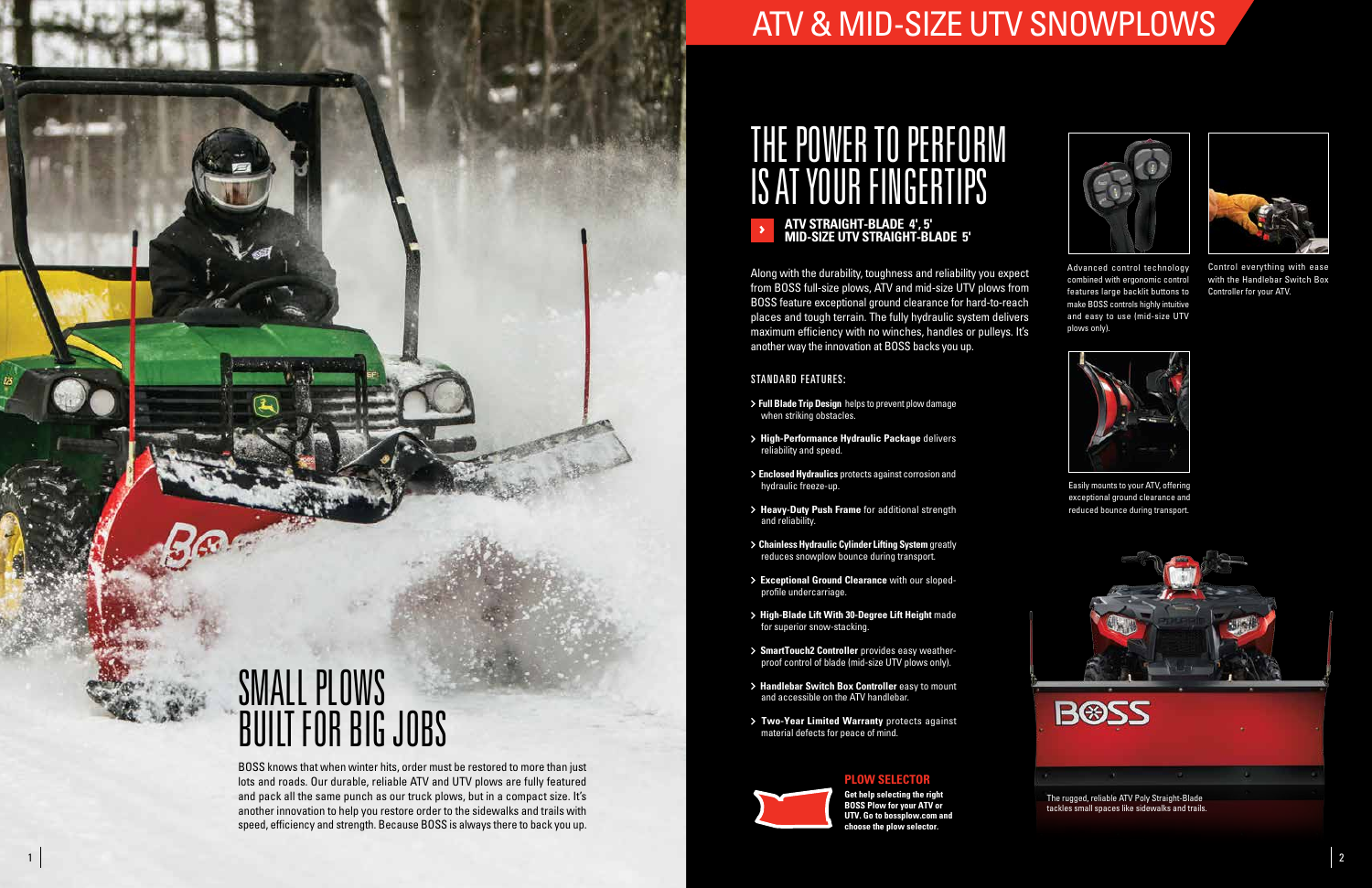# FULL-SIZE UTV SNOWPLOWS

# FULLY HYDRAULIC & BUILT FULLY TOUGH

# TRANSFORM YOUR UTV INTO THE ULTIMATE SNOWFIGHTER

# **FULL-SIZE UTV — STEEL XT 6'6" POLY STRAIGHT-BLADE 6'**

BOSS UTV Plows are built to deliver full-size plowing power in a compact-size package. Whether it's snow removal in a tight space or clearing out trails and sidewalks, these UTV plows are engineered to the BOSS standard of toughness, performing through even the worst winter conditions. And because they're fully hydraulic, you don't have to mess with chains, winches, pulleys and levers. Innovation with you in mind is how BOSS backs you up.

> When you combine the rugged strength of the BOSS XT snowplow and the precision of the BOSS VBX 3000 spreader, your UTV will become the Ultimate Snowfighter, packing the same punch as the big guys, but in a smaller size.

# STANDARD FEATURES:

- **> High-Performance Cutting Edge (XT only)** built using HARDOX<sup>®</sup> wear plate to provide extended wear resistance and comes with built-in curb guards and snow catcher.
- **High-Performance Hydraulic Package** delivers reliability and speed.
- **Enclosed Hydraulics** protects against corrosion and hydraulic freeze-up.
- **Chainless Hydraulic Cylinder Lifting System** greatly reduces snowplow bounce during transport.
- **Full Moldboard Trip Design** helps to prevent plow damage when an obstacle is encountered.
- **Heavy-Duty Push Frame** for additional strength and reliability.
- **Reinforced Moldboard** increases blade rigidity (XT only).
- **Exceptional Ground Clearance** with our sloped-profile undercarriage.
- **Highest Blade Lift** available for superior snow-stacking.
- **SmartTouch2 Controller** provides weather-proof easy control of blade.
- **Two-Year Limited Warranty** protects against material defects for peace of mind.
- **Optional Headlight Kit, Poly Cutting Edges, SmartHitch2, Shoe Kits and Caster Wheels.** See your BOSS Dealer for details.









Full-size power in a compact package for your UTV.



Featuring a super-slick Poly Surface to prevent snow sticking and reduce wear and tear.